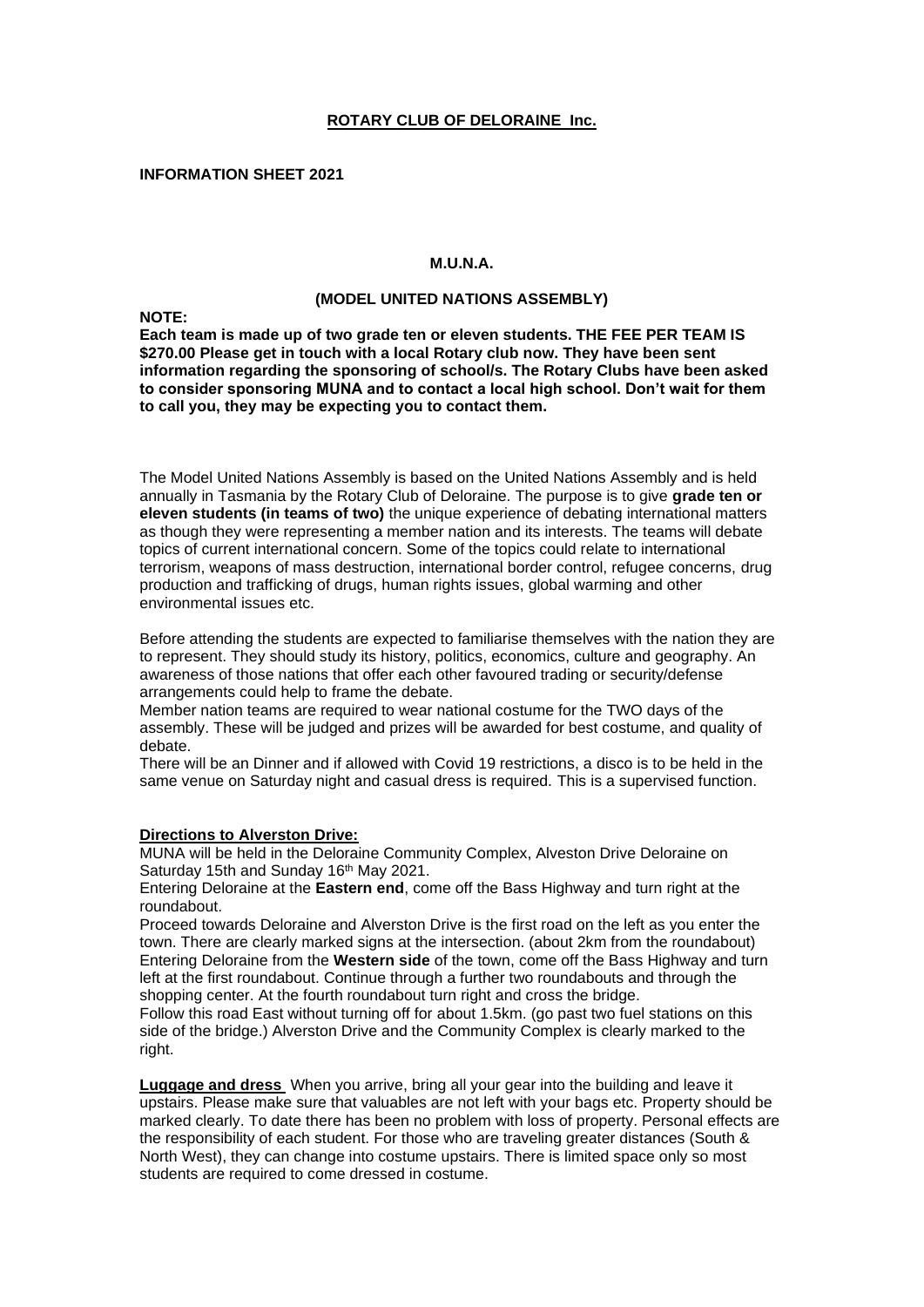# **Saturday**

Please arrive at the Deloraine Community Complex for refreshments / registration by 9.00 am on Saturday 15 th May. MUNA will make **a prompt start at 10.00am** There will be a stop for lunch. The afternoon session will stop at 4.30 Hosts will collect billets so they can get ready for the dinner and disco. Make sure you have collected all your gear from upstairs. You will be returned to the Complex at 6.45pm. The dinner is always a hit and after a tidy up the disco gets under way. Students are asked to co-operate by returning any plates and cutlery after their meal and doing a quick tidy up of the auditorium, especially around the tables. Cleaners come in after the disco to ensure things are ready for the Sunday session. Hosts will collect billets at the conclusion of the disco.

**Sunday** You will be returned to the Complex by 8.45 am for a 9.00 start. Please don't be late. Morning tea will be provided. MUNA will conclude at 12.30 pm. Lunch will be provided for students and counsellors before leaving to travel home. Those who are providing transport are welcome. There is usually plenty of food left over so once the students have been served you are welcome to join us at lunch.

## **Transport**

Students must arrange their own transport to and from Deloraine. **If travelling by bus on the Friday afternoon, please make this known to me.** All travel arrangements with RedLine Coaches need to be confirmed prior to departure. IF RETURNING ON SUNDAY VIA REDLINE PLEASE BOOK FROM LAUNCESTON AND ROTARY WILL TRANSPORT TO LAUNCESTON. It can create problems if students get left behind at a connection point. Billeting arrangements will then be made for Friday and Saturday nights. Rotary Club of Deloraine will arrange transport to collect you from the bus and return you to the bus on Sunday if required.

## **Billeting**

**Counsellors attending MUNA or part of MUNA will need to arrange their own accommodation**. Students will be allocated host families in May. The job of co-ordinating billets and hosts can be difficult. Teams of same gender will be billeted together where possible. If you and your teammate are separated, remember that the weekend is designed in part to promote personal development and this opportunity should be welcomed to meet new friends.

If billeting is not required please make this clear on the nomination form.

## **What to bring**

Most hosts will have beds made up for you. However it is recommended that you bring a sleeping bag and pillow with you. (just in case) National costume. Casual dress for disco. Personal requirements. Study material, paper, etc Cameras (ok but take care) Mobile phones **to be switched to silent in the auditorium.**

## **Code of Conduct**

The Rotary Club of Deloraine has organised MUNA for a number of years. Ideally student delegates have an understanding of suitable behavior and that if MUNA is to continue a code of behavior must be set out and agreed by those wishing to attend.

There are three main areas in which student delegates need to be aware of correct behavior: **1/ The Meetings of the General Assembly.**

The rules of meeting procedure are followed and there is usually no problem. However delegates need to be aware of the need to listen to others and to ensure that everyone has a fair opportunity to speak and be heard. They should not talk or make comments while